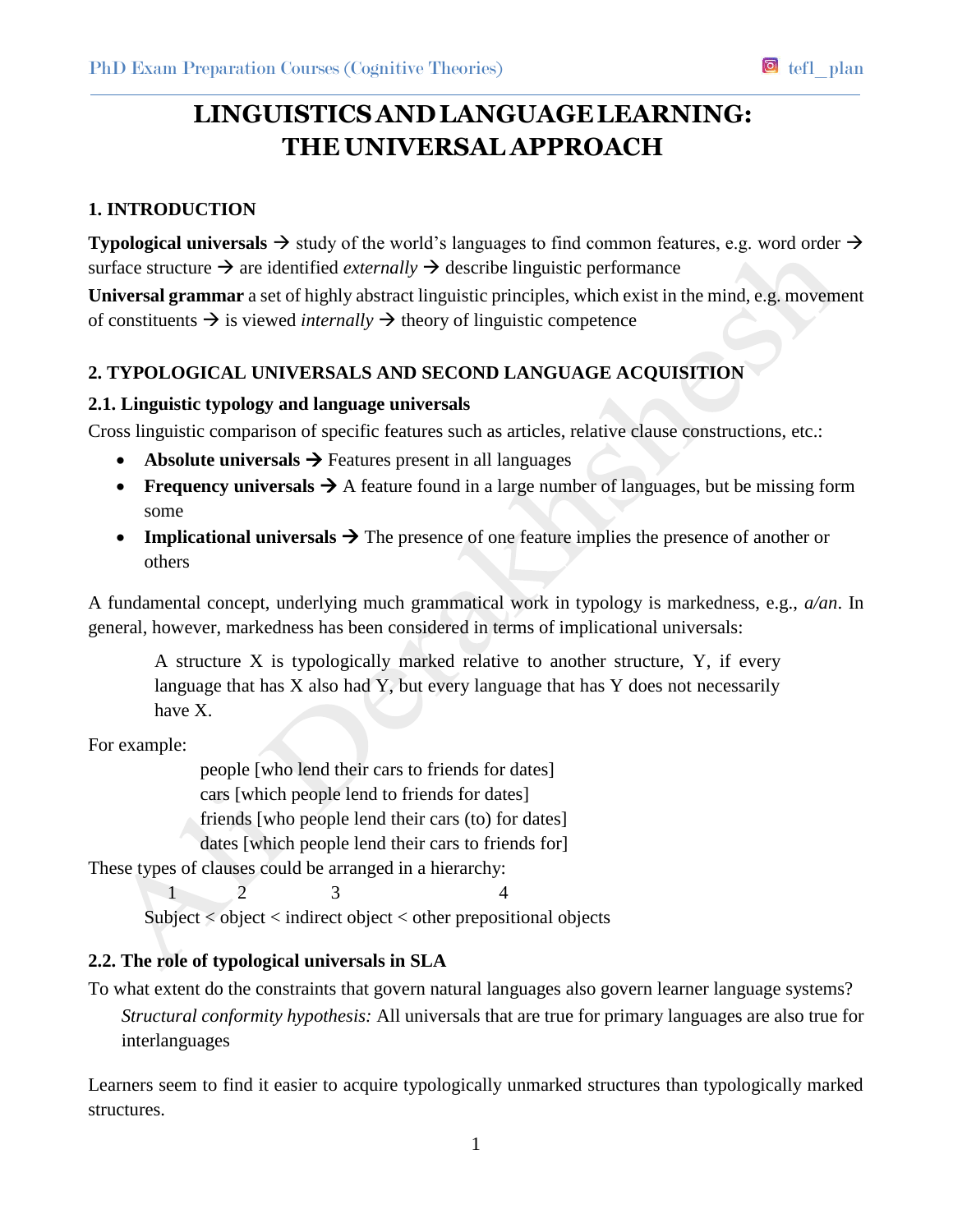## **3. AIMS OF LINGUISTIC RESEARCH**

#### **3.1. What constitutes knowledge of language?**

Linguistic theory aims to describe the mental representations of language that are stored in the human mind (**explanatory adequacy**)

## GOVERNMENT AND BINDING THEORY

**principles**  $\rightarrow$  unvarying and apply to all natural languages; have to be learnt

**parameters**  $\rightarrow$  a limited number of open values which characterize differences between languages

## MINIMALIST PROGRAM (Chomsky, 1995)

a **computational procedure** which is invariant across languages  $\rightarrow$  includes abstract principles a **lexicon** (the word store) which consists of lexical and functional categories



 $\rightarrow$  parameters is contained within the lexicon, primarily within functional categories  $\rightarrow$  the lexical parameterization hypothesis

e.g., features associated with functional categories can be either weak or strong:



Chomsky: a language is not a system of rules, but the identification of which syntactic categories are required in the L2 and specifications for parameters

White (2003): cross-linguistic variation:

- Which functional categories are realized in the grammar  $\rightarrow$  Det in Japanese
- Features of a particular functional category can vary from language to language  $\rightarrow$  DP in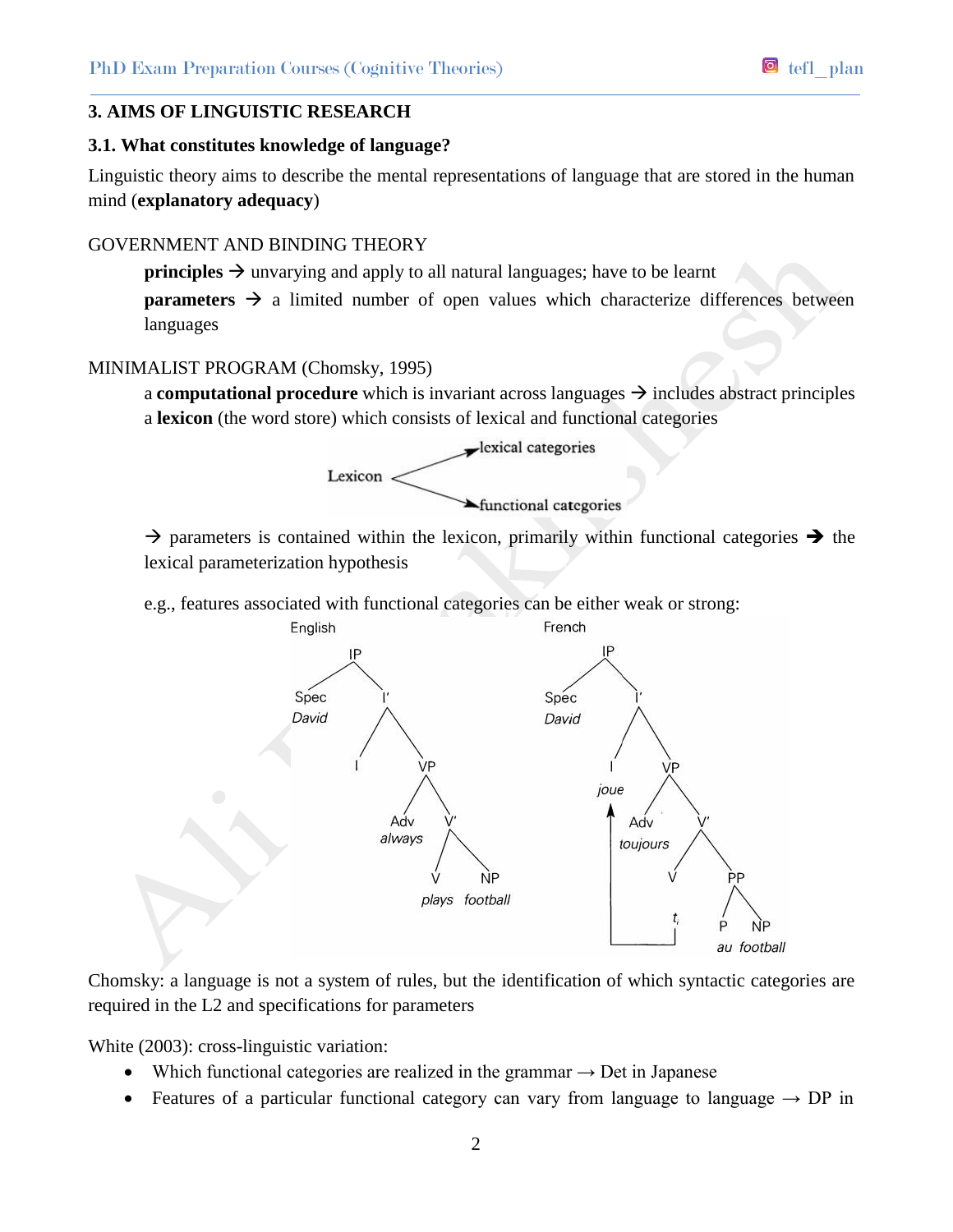English, French

Features vary in strength  $\rightarrow$  *Infl* in English and French

The Minimalist Program & telegraphic nature of children early utterances:

- **(Strong) continuity hypothesis**  $\rightarrow$  children have all the functional categories (e.g., IP, CP) intact from the beginning but are not in evidence (i.e., null realization)
- Weak continuity hypothesis  $\rightarrow$  children build their grammar gradually as they learn the lexicon of their language and project the relevant structure
- **Maturation hypothesis**  $\rightarrow$  functional categories mature over time, that is, come 'on line' at specific ages

## **3.2. How is knowledge of language acquired?**

*Logical problem of language learning*  $\rightarrow$  on the basis of messy input, children create a mental representation of language which not only goes beyond the input they are exposed to, but is also strikingly similar to that of other native speakers of the same language variety  $\rightarrow$  UG

L2 learners, too, are faced with the problem of having to construct a grammar based on limited input:

- **UG does not constrain L2 grammars**  $\rightarrow$  L2 grammars are fundamentally different from L1 grammars because they are not constrained any longer by UG  $\rightarrow$  resort to general learning mechanisms  $\rightarrow$  'wild' grammars
- Second language grammars are constrained by  $UG \rightarrow L2$  is one example of a natural language  $\rightarrow$  constrained by UG in the same way as native grammars are
- UG is impaired  $\rightarrow$  only the principles and parameters activated in the learners' L1 will be available  $\rightarrow$  parameter resetting is impossible

#### **3.3. How is knowledge of language put to use?**

**Performance**  $\rightarrow$  the domain of a theory of language use, in which linguistic competence is only one aspect, and psycholinguistic factors such as the brain's information-processing capacity also come into play.

# **4. UG AND L2 ACQUISITION**

Whether UG is available to L2 learners or not (**access-to-UG problem**)  $\rightarrow$  which sub-components of UG might be available or not to the L2 learner (**initial state**)

# **4.1. Hypothesis 1: No Access to UG**

There is a critical period for language acquisition during children's early development  $\rightarrow$  Adult L2 learners resort to other learning mechanisms ; **Fundamental Difference Hypothesis** (FDH):

- Fossilization is frequently observed in case of L2 learning.
- Equipotentiality expresses children are capable of learning any language.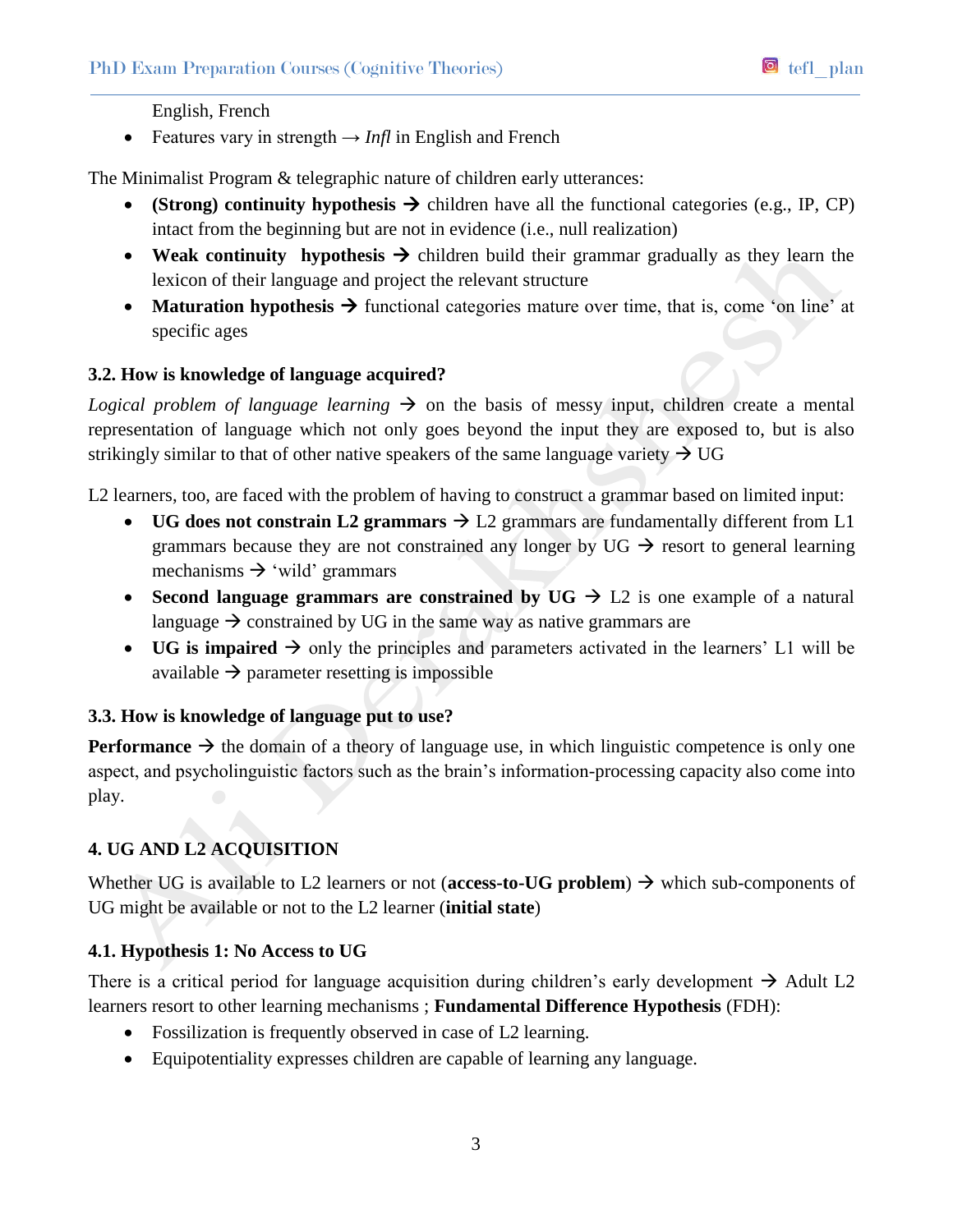The whole of UG is available to second language learners, in the same way as it is to L1 learners; L2 is one example of a natural language  $\rightarrow$  it is constrained by UG

## **4.2.1. Full access/no transfer**

There is no such thing as a critical period after which UG ceases to operate  $\rightarrow$  learners should be able to reach the same level of competence as native speakers

If there are differences, they are performance-related rather than competence-related; There is a disconnection between the L1 and the developing L2 grammar  $\rightarrow$  the starting point is UG and nothing is transferred from L1

#### **4.2.2. (Full transfer)/full access**

L2 learners are thought to transfer all the parameter-settings from their L1 in an initial stage  $\rightarrow$ revise their hypotheses when the L2 fails to conform to these L1 settings

 $\rightarrow$  UG is accessed via the first language in a first stage, and directly thereafter when the L2 input cannot be accommodated within L1 setting

#### **4.2.3. Full access/impaired early representations**

Learners can reset parameters to the L2 values, but initially, *learners are lacking functional categories altogether*

**Minimal Trees**  $\rightarrow$  both L1 and UG are available concurrently. However, only lexical categories are transferred from the L1  $\rightarrow$  Functional categories develop later in response to L2 input (not L1)

**Valueless Features**  $\rightarrow$  both lexical and functional categories are transferred early on from L1 BUT functional categories lack values such as feature strength and are present as syntactic markers only

#### **4.3. Hypothesis 3: Partial Access**

L2 grammars are constrained by UG but some parts of it are not available any longer, e.g., functional features that are not realized in the first language cannot be acquired

#### **4.3.1. No parameter resetting**

Learners only have access to UG via their L1: they have already accessed the range of principles applying to their first language and set parameters to the L1 values  $\rightarrow$  if the L2 possesses parameter settings that are different, they will have to resort to other mechanisms

Schachter is also a supporter of the *indirect access hypothesis*, which she combines with the notion of a critical period for L2 acquisition:

there is a critical period for the successful acquisition of L2 principles and parameter settings, if these have not been operative in the learner's L1. Schachter calls this critical period a *Window of Opportunity*